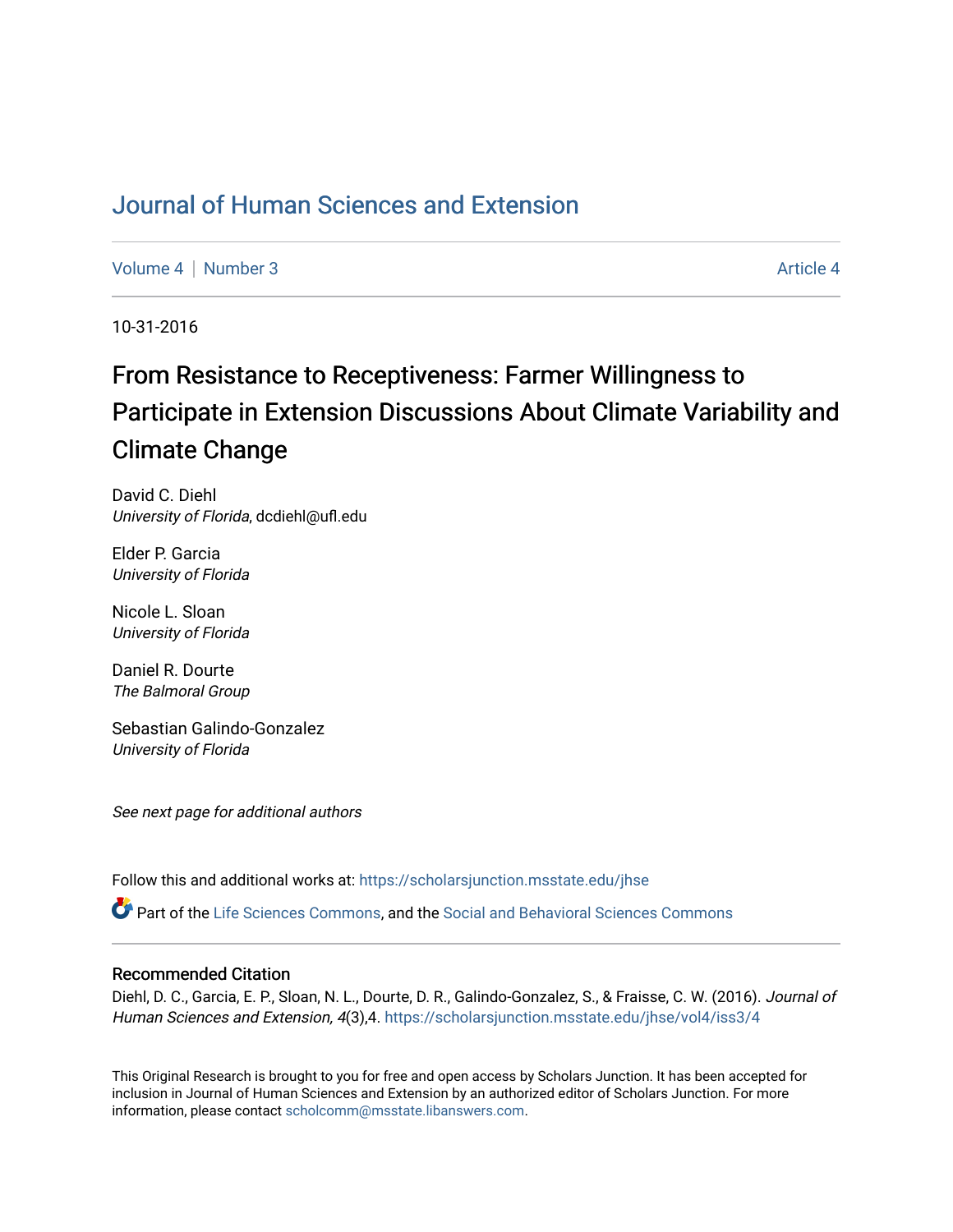# From Resistance to Receptiveness: Farmer Willingness to Participate in Extension Discussions About Climate Variability and Climate Change

#### Acknowledgments

This material was developed "Climate variability to climate change: Extension challenges and opportunities in the Southeast USA," and was supported by the National Institute of Food and Agriculture, U.S. Department of Agriculture, under award number 2011-67003-30347

#### Authors

David C. Diehl, Elder P. Garcia, Nicole L. Sloan, Daniel R. Dourte, Sebastian Galindo-Gonzalez, and Clyde W. Fraisse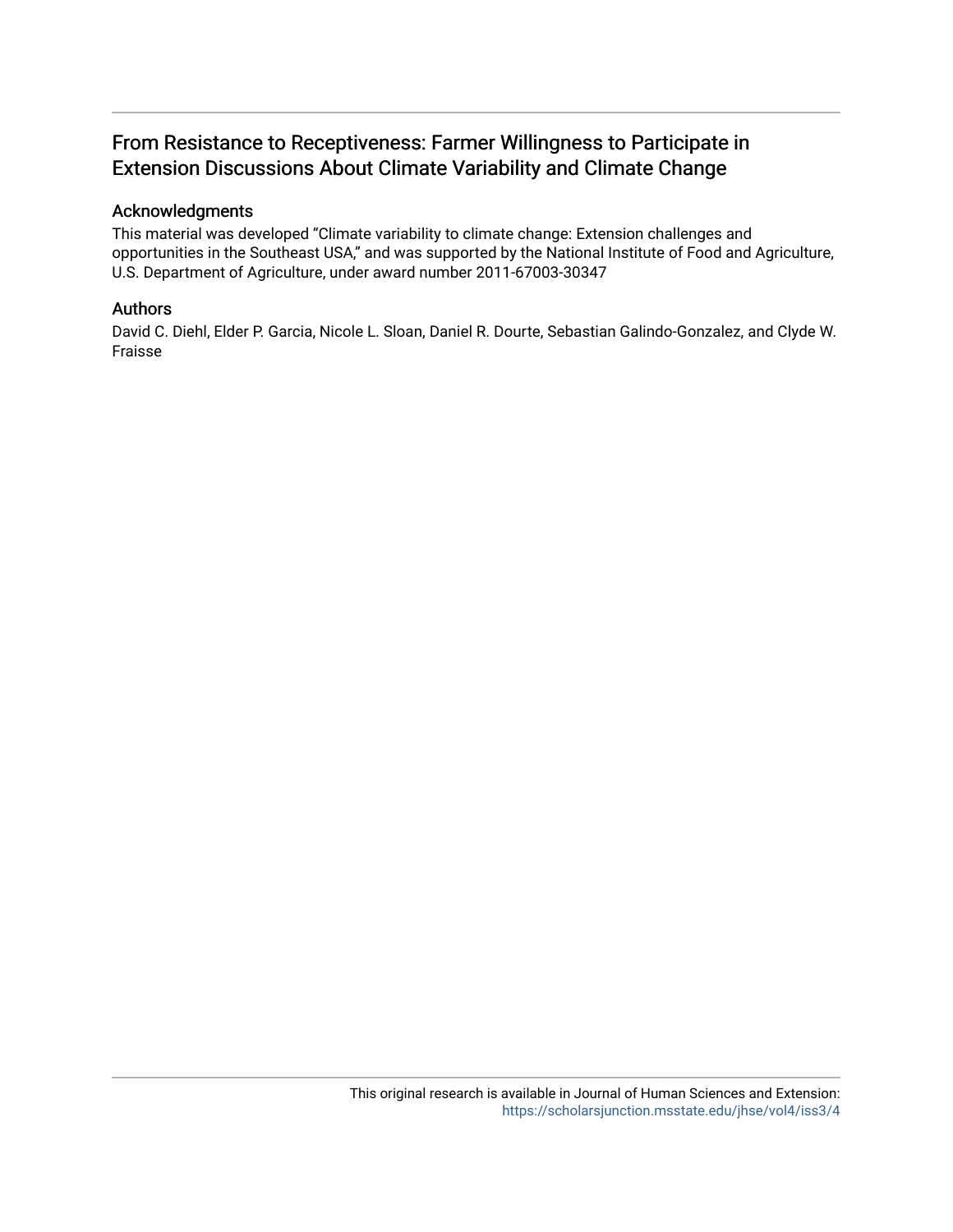# **From Resistance to Receptiveness: Farmer Willingness to Participate in Extension Discussions About Climate Variability and Climate Change**

**David C. Diehl Elder P. Garcia Nicole L. Sloan**  *University of Florida* 

**Daniel R. Dourte**  *The Balmoral Group* 

## **Sebastian Galindo-Gonzalez Clyde W. Fraisse**  *University of Florida*

*Identifying what Extension professionals believe are the critical elements of a communication strategy that is most likely to encourage agricultural producers to participate in discussions of climate variability and climate change is pivotal to providing timely solutions to issues facing farmers. The current study involved interviews with 50 Extension professionals from four southeastern states (Alabama, Florida, Georgia, and South Carolina) who were engaged in ongoing work related to climate and agriculture. Respondents were asked to assess how best to engage farmers in conversations related to climate variability and climate change. Qualitative analysis showed that Extension professionals recommended avoiding content related to politics, attribution of climate change to human causes, and telling farmers what to do. Respondents recommended emphasizing adaptation strategies, climate variability over climate change, evidence that climate change exists, and the financial benefits for farmers. In addition, Extension professionals proposed several delivery methods they thought would be most effective with farmers, including delivery tailored to the characteristics of the audience, a positive overall tone, and an understanding that engagement should be viewed as a long-term process based on building relationships with farmers. The findings suggest that farmers are a potentially receptive audience on climate issues when properly approached.* 

*Keywords:* communication, producers, farming, adaptation, Southeast, climate variability, climate change

Direct correspondence to David C. Diehl at dcdiehl@ufl.edu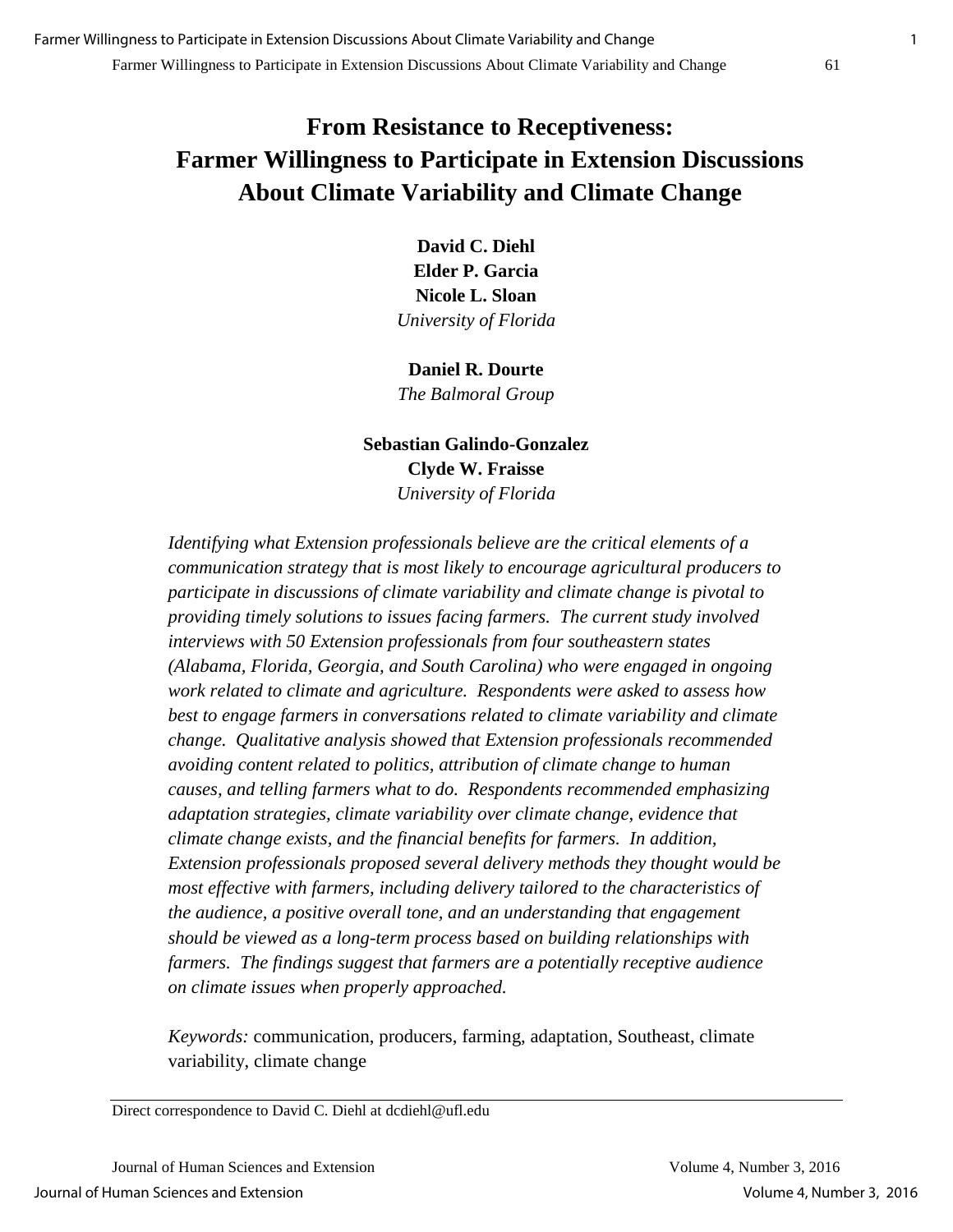## **Introduction**

Climate variability and climate change pose substantial risks to agricultural production. Rising temperatures, changing precipitation patterns, and more frequent extreme weather events significantly alter the distribution of crop yields, the reliance on dryland and irrigated production systems, and the geographic range and severity of pest outbreaks (Malcolm et al., 2012). Increasing variability in climate conditions intensifies both the management and economic risks facing farmers, who must then adapt to address climate risks such as flooding, drought, pest and disease pressures, and heat stress (Arbuckle, Hobbs, Morton, Prokopy, & Tyndall, 2014). Although agricultural producers have developed strategies for responding to local weather variability, Extension and outreach strategies are needed to build a deeper understanding of what motivates farmers to take action (Bartels et al., 2013; Malcolm et al., 2012).

Climate change science is inherently complex and rather challenging to convey to a variety of public audiences. In the broader context of climate science communication, Moser (2010) has summarized a variety of factors that contribute to this challenge, including:

Invisibility of causes, distant impacts, lack of immediacy and direct experience of the impacts, lack of gratification for taking mitigative actions, disbelief in humans' global influence, complexity and uncertainty, inadequate signals indicating the need for change, perceptual limits, and self-interests. (p. 31)

As it relates to agricultural producers, communicating climate science is especially challenging because agricultural Extension professionals tend to be more skeptical that climate change is occurring or is influenced by human activities. Wojcik and her colleagues (2014) found that agricultural Extension agents are more likely than other Extension agents to be "dismissive" of climate change (i.e., convinced that climate change is not happening) and "doubtful" of climate change (i.e., unsure that climate change is happening). This skepticism makes agricultural Extension agents less likely to engage in outreach activities related to climate and agriculture, and less likely to engage farmers in meaningful discussions of how they can react to climate variability and climate change: "If it [climate change] is not happening, there is no need to do something" (Prokopy, Morton, Arbuckle, Mase, & Wilke, 2015, p. 187).

In response to the challenges of communicating climate science to agricultural audiences, researchers and outreach professionals are modifying previously used Extension outreach approaches and developing new models to engage Extension agents and farmers in discussions about climate. Prokopy et al. (2015) identified two factors that can increase willingness to learn about, understand, and adapt to climate both globally and locally: "1) reduce the threat to individual worldviews of believing in climate change and 2) increase opportunities for dialogue among scientists, intermediaries, farmers, and the voluntary organizations to which farmers belong" (p. 187). Several researchers have noted the success of using outreach approaches that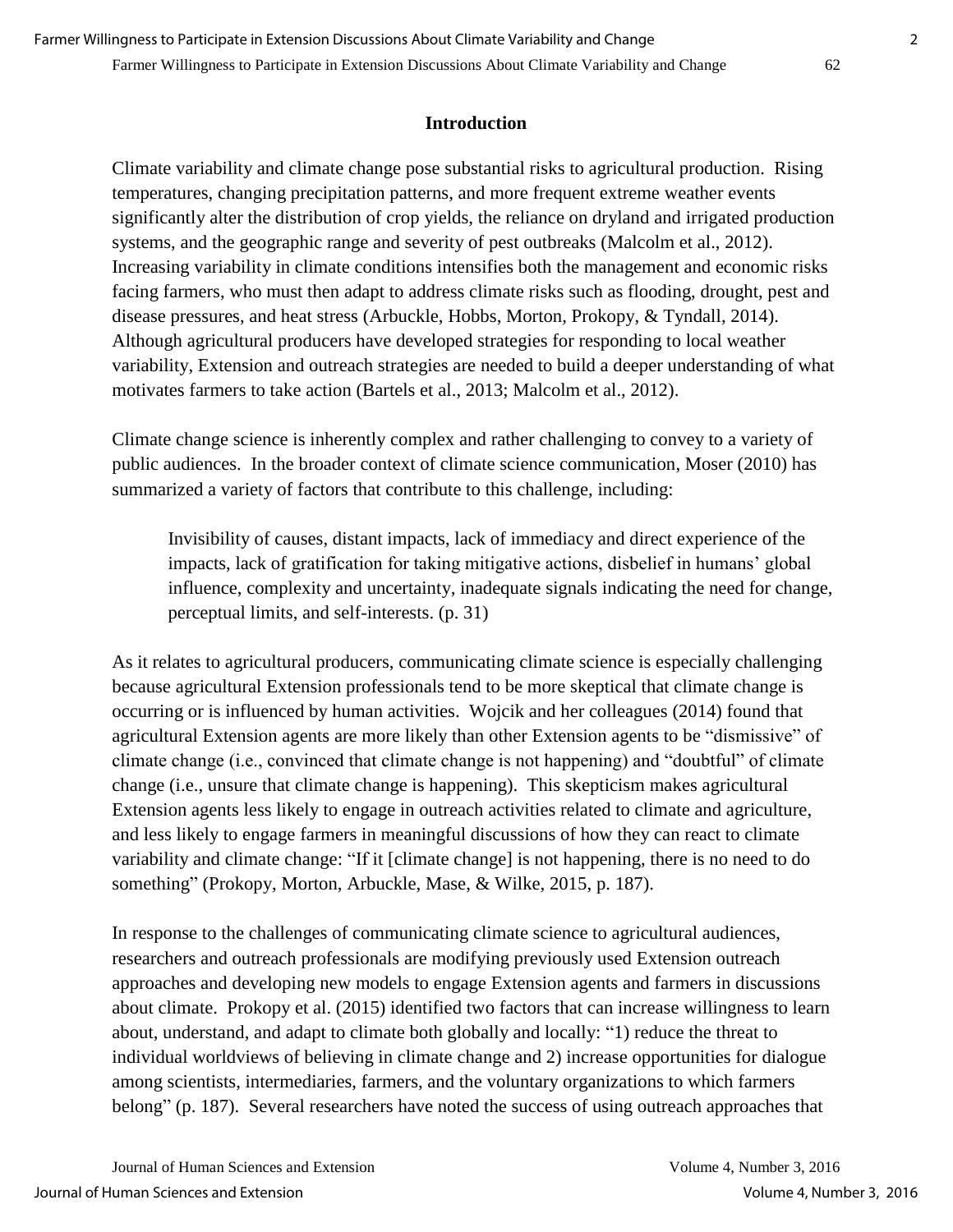form relationships between researchers, Extension professionals, and farmers of differing beliefs, knowledge, and skills (Arbuckle et al., 2014; Leeuwis, 2013; Morton & Brown, 2010). These evolving delivery methods focus on nurturing a respectful relationship with clientele through carefully building trust and delivering trainings in accessible language and in a positive tone.

The current study was carried out in the context of a larger project which was designed to advance the use of climate information for agricultural management in the southeastern United States. The project, Southeast Climate Extension, emphasizes engagement with farmers as the foundation for education and outreach and cultivates conversations with farmers about the ways in which climate variability and change affect agricultural production and how farmers can increase their resiliency in the face of these changes. The primary research question for the present study was, "What do Extension professionals believe are the critical elements of a communication strategy that is most likely to engage agricultural producers in discussions of climate variability and climate change?"

#### **Methods**

Fifty Extension professionals engaged in ongoing work related to climate and agriculture were interviewed to determine their perceptions and opinions on topics related to climate variability and climate change. The interview sample was drawn from existing networks and contacts within four southeastern states (Alabama, Florida, Georgia, and South Carolina), and snowball sampling was used to identify additional contacts. Interviewees included individuals who identified themselves as county Extension agents, state Extension faculty, researchers, and administrators. Sample characteristics are presented in Table 1.

| <b>Characteristic</b>          | $\boldsymbol{N}$ | $\frac{9}{6}$ | <b>Characteristic</b>                   | $\boldsymbol{N}$ | %   |            |
|--------------------------------|------------------|---------------|-----------------------------------------|------------------|-----|------------|
| Gender                         |                  |               | <b>State</b>                            |                  |     |            |
| Male                           | 39               | 78            | Alabama                                 | 11               | 22  |            |
| Female                         | 11               | 22            | Florida                                 | 18               | 36  |            |
| Ethnicity                      |                  |               | Georgia                                 | 11               | 22  |            |
| Caucasian                      | 40               | 80            | South Carolina                          | 10               | 20  |            |
| African-American               | 5.               | 10            | Provide Climate Information             |                  |     |            |
| Hispanic                       | 5                | 10            | Yes                                     | 28               | 56  |            |
| Education                      |                  |               | N <sub>0</sub>                          | 22               | 44  |            |
| Bachelor's Degree              | 2                | 4             | Target Audience for Climate Information |                  |     |            |
| Master's Degree                | 17               | 34            | Farmers                                 | 25               | 50  |            |
| <b>Doctoral Degree</b>         | 31               | 62            | Ranchers                                | 8                | 16  |            |
| <b>Extension Role</b>          |                  |               | <b>Other Extension Faculty</b>          | 17               | 34  |            |
| County Faculty/Extension Agent | 13               | 26            |                                         | M                | Min | <b>Max</b> |
| <b>State Extension Faculty</b> | 17               | 34            | Age (years)                             | 49               | 29  | 69         |
| Researcher                     | 10               | 20            | <b>Extension Experience</b> (years)     | 15               |     | 37         |
| Administrator/Director         | 10               | 20            |                                         |                  |     |            |

*Table 1. Sample Characteristics*

Journal of Human Sciences and Extension Volume 4, Number 3, 2016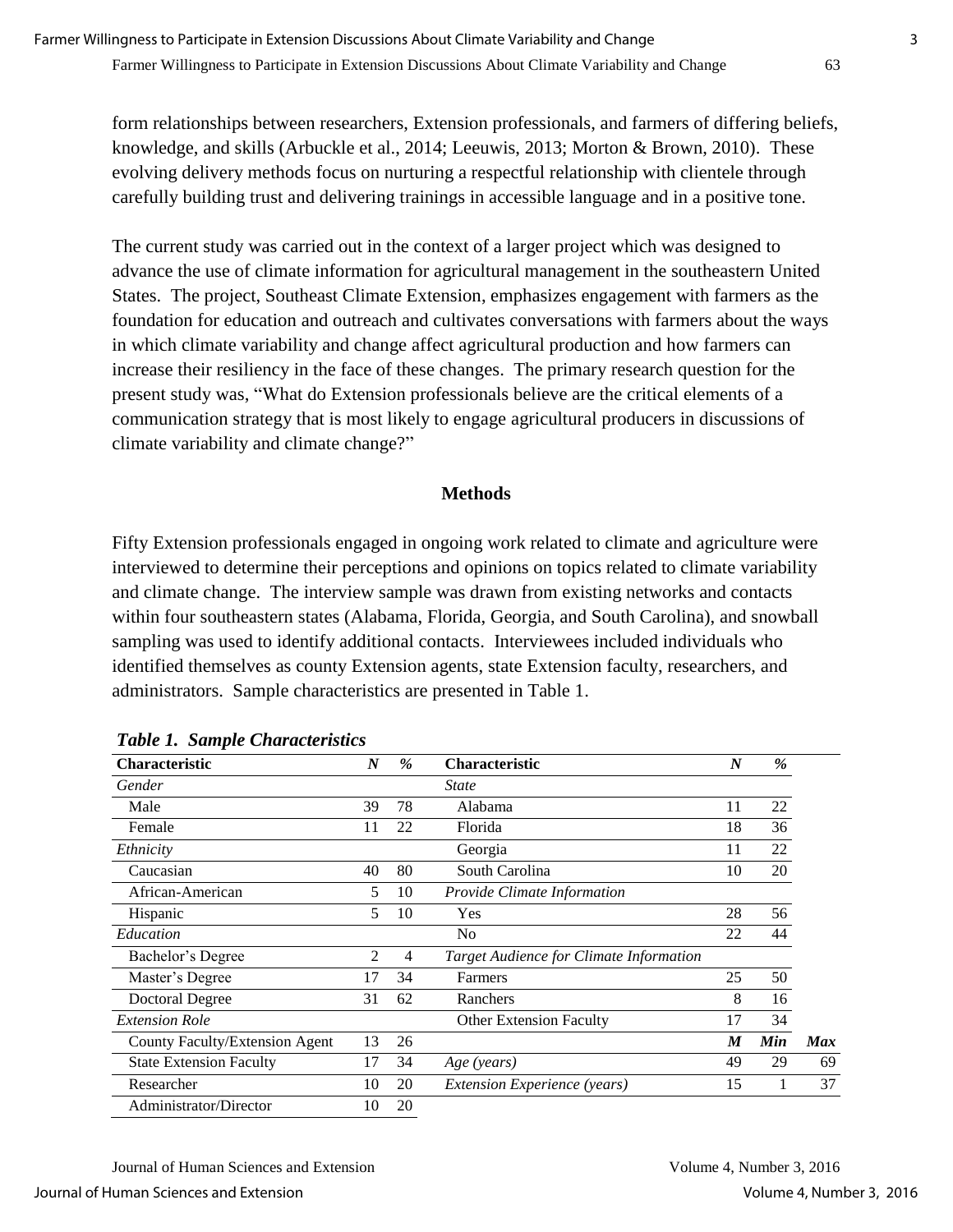The interviews were semistructured, and the specific question being analyzed for this study was, *If we want to engage producers in conversation about climate and agriculture, how do you think we should go about approaching them on the issue of climate variability and change?* Interviews were carried out via phone and were recorded and transcribed for analysis. Qualitative analysis was conducted using an inductive framework (Thomas, 2006) in which major codes were generated based on an initial reading of the text. A team of two researchers generated initial codes and definitions and also identified possible tensions and sources of disagreement. All codes were finalized using a consensus process of a three-person research team (the original two coders plus one additional researcher). The original codes were further organized into larger categories as presented in the Results section.

#### **Results**

Three major categories of responses emerged from the data: *content to avoid*, *content to emphasize*, and *delivery methods*, with corresponding codes falling under each category. These categories and codes (including number of mentions for each) are presented in Figure 1 and are discussed in greater detail below.





*Note:* Visual overview of concepts mentioned (with number of mentions in parentheses) in response to how to engage agricultural producers in discussions about climate variability and climate change.

## **Content to Avoid**

There were 26 total mentions of content areas to avoid when discussing climate issues with farmers: *attribution of cause*, *politics*, *language of climate change*, and *telling farmers what to do*.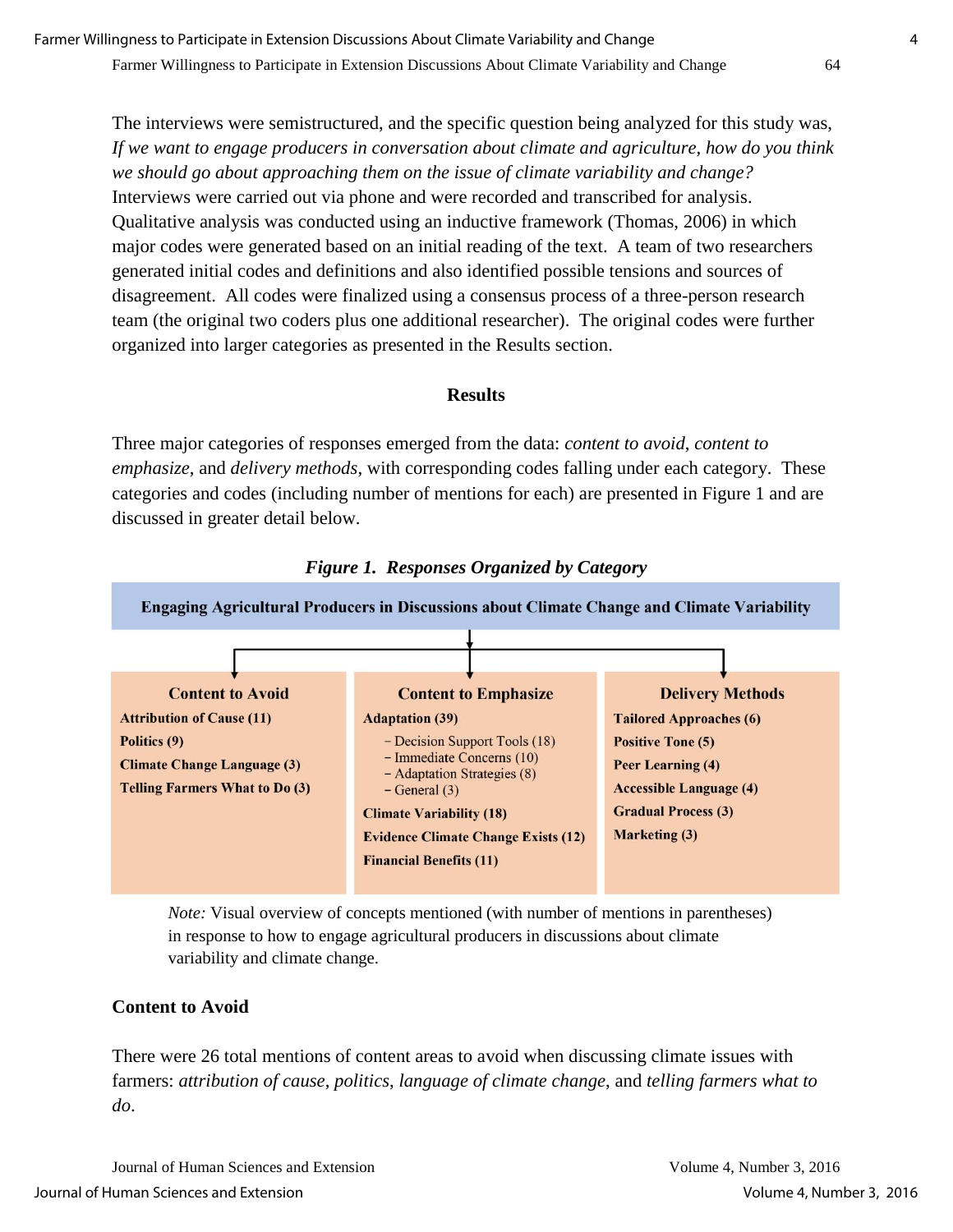**Attribution of cause***.*Eleven individuals suggested that when discussing climate change with farmers, Extension professionals should avoid attributing climate change to humans. One professional said, "We should avoid stressing anthropogenic climate change explicitly," and another suggested, "We just need to let them know that this is something that has been going on, and it's not necessarily because of humans." The primary reason for avoiding discussions of human-caused climate change is that it gives rise to controversy and disagreement, which leads farmers to be less enthusiastic about becoming engaged in discussions related to climate variability and climate change.

**Politics.**Nine Extension professionals mentioned that discussions of climate should be separated from politics and instead be focused on the relevant science and practical implications for farmers. For example, one researcher said, "I think we just need to get the politics out of it, and I think once we do that, people won't think you're there to try and force something on them as kind of a social program or something." A state Extension specialist added:

I think most farmers are conservative in their political stance, and I think that whoever is doing it [training] needs to be careful to make sure that it's clearly based in science and cognizant of the fact that growers may be uneasy with a perception that a political agenda or view is being put forth.

**Climate change language***.* Three individuals suggested that the terms *climate* and *climate change* carry negative connotations for many farmers and should be avoided. One state Extension specialist said, "We have to be very cautious of using the *climate change* term because people might...walk away and what you want to do is to capture their attention." Another state Extension specialist added, "People tend to put a wall up when they hear the word *climate* because it has been politicized so much. Once emotion comes into play, no amount of science is going to change someone's mind." He also suggested to "find a way of not using the word *climate*, and just talk about weather patterns and patterns of drought and what we're seeing and what we're forecasting by learning from the past." It is interesting to note that, in contrast, one individual (not counted in these three) commented that the term *global warming* should be avoided in favor of *climate change* and *climate variability*.

**Telling farmers what to do***.* Three Extension professionals expressed that farmers become less engaged when the conversation focuses on regulations or telling farmers to change their practices. For example, a researcher mentioned that:

Farmers feel like they're going to be regulated, and they feel like their opportunities are going to be taken away from them...and I think regulation is something that people are not so interested in talking about.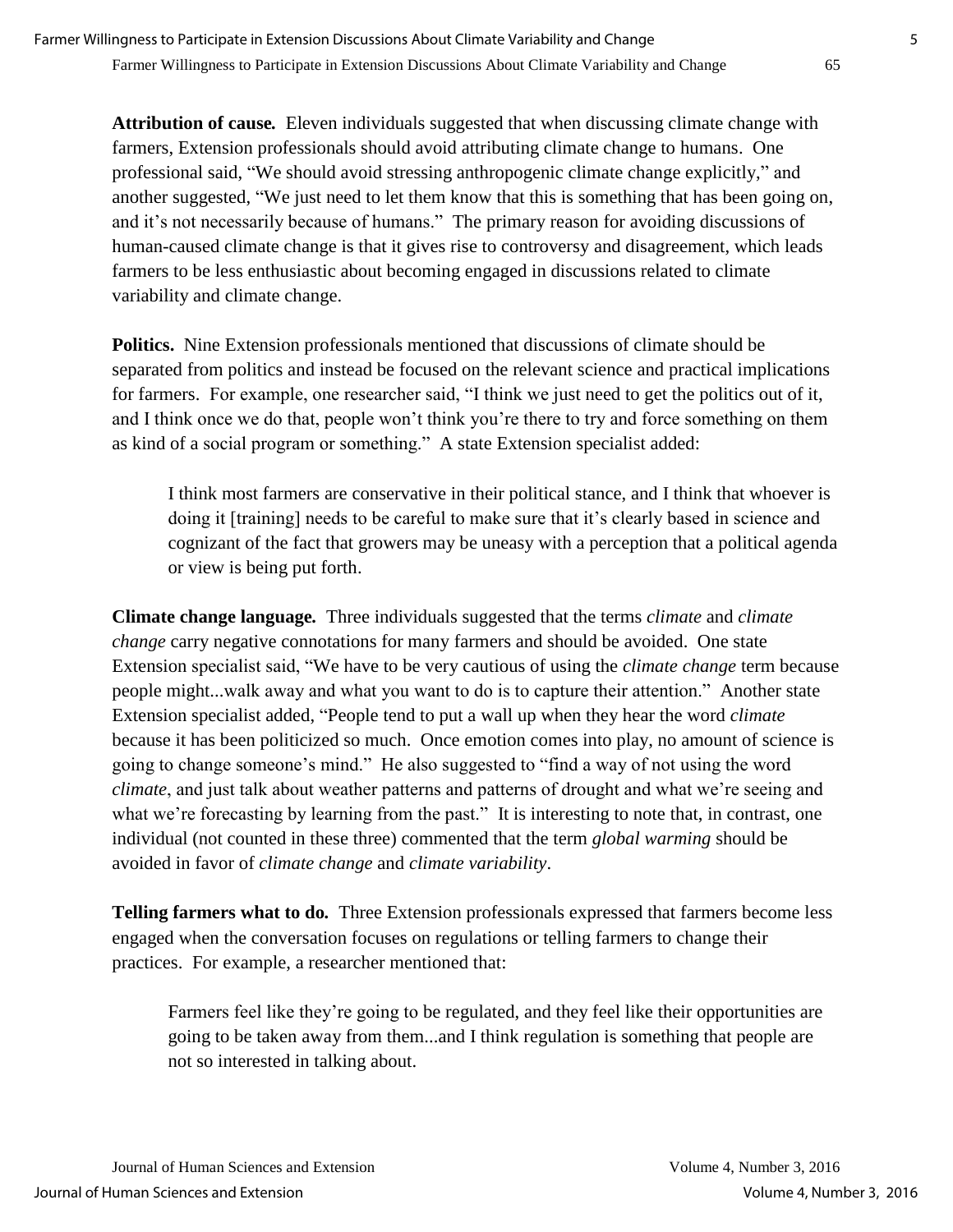One county faculty said:

They don't want you coming in and telling them, "This is what you should be doing to avoid that from happening." I was telling someone that there are still a lot of people who are of the belief that "I own my property; I don't want you telling me what to do with it."

## **Content to Emphasize**

Eighty mentions received codes that were organized under *content to emphasize* during climate communications and workshops: *adaptation* (i.e., *decision support tools*, *address immediate concerns*, and *provide adaptation strategies*), *climate variability*, *scientific evidence that climate change exists,* and the possible *financial benefits* farmers would realize as a result of increasing their adaptive capacity.

**Adaptation.**Thirty-nine respondents focused on climate adaptation and the immediate ways in which farmers could benefit by adapting their farming practices to possible increases in climate variability and extremes. In essence, these individuals suggested that farmers will pay attention to climate information when it has immediate and practical use to inform their practices and increase their resilience.

*Decision support tools (18 mentions).* The first code under adaptation was decision support tools which refers to the information and tools that can be used to guide farm management decisions. One researcher said:

We always should keep in mind that we need to put information together for farmers that track weather conditions, monitor weather now, and talk about the forecasting for the season in a single package...That is based on my experience with the beginning of this whole story, in terms of AgroClimate and seasonal climate variability. The tools that have more success in our system are the ones like disease forecasting which is very much driven by weather and short-term forecasts the next three days. So because of that success, I can approach those producers now and talk about seasonal forecasting because they know that we can do something for them, and they think this information is useful.

Within the category of decision support tools, there were several specific references to the importance of weather forecasting and seasonal forecasting. One state Extension professional stated, "In the climate office, they put out maps and stuff of the next thirty days of what they think it is going to happen. And I think that helps farmers kind of plan a little bit on when to plant, when to do field operations and stuff like that." An administrator also said that farmers are interested in the "temperature and rainfall for the year, by the month...they love all that kind of stuff, they love looking at that kind of data."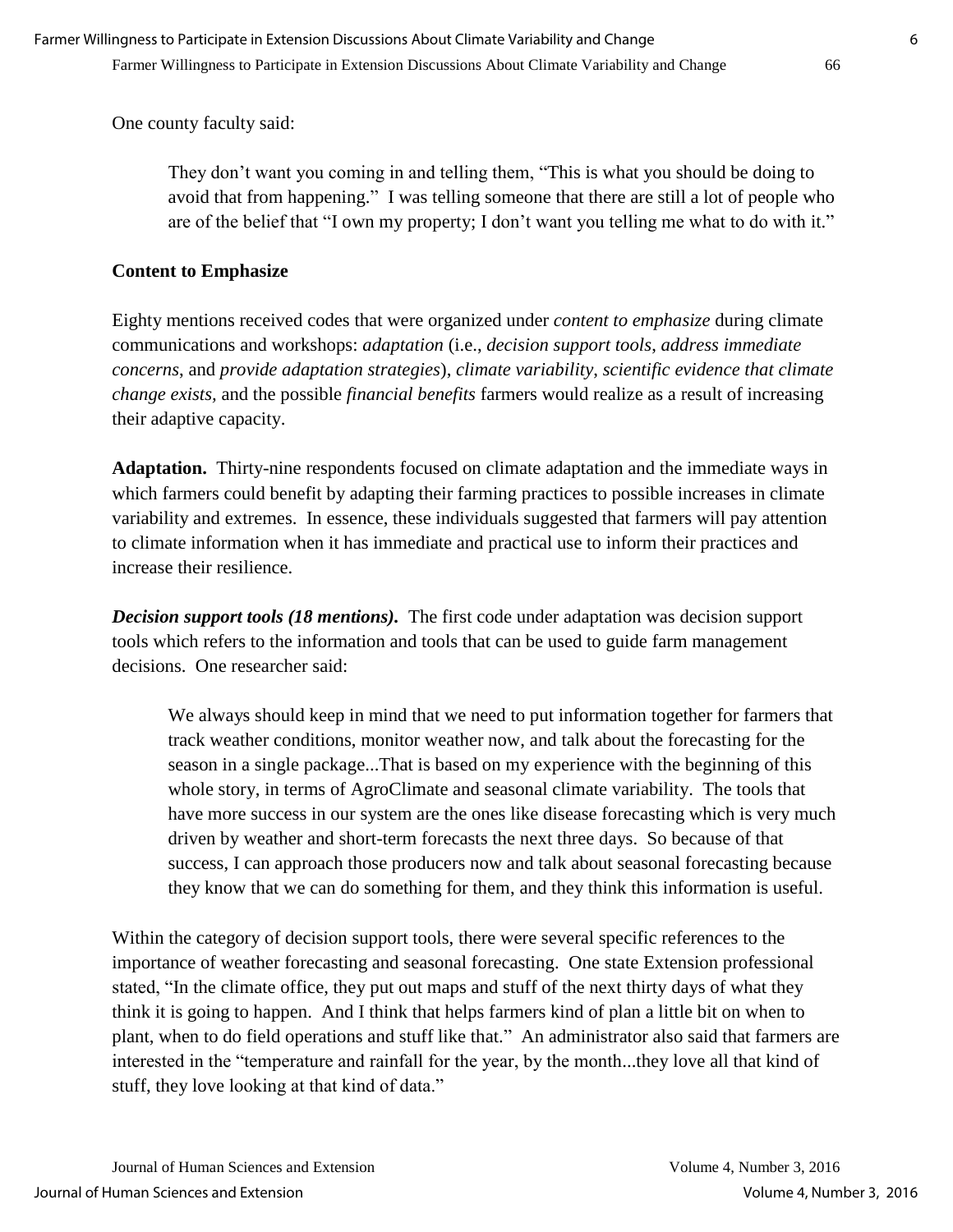*Immediate concerns (10 mentions)*. In a related code, respondents focused on the broader idea that presentations should address issues and concerns of immediate interest to farmers, including a strong emphasis on drought and issues related to water access. A researcher said discussions:

Should be linked to concerns that the farmers currently have, or have for the future, that motivate them, like groundwater depletions...everybody is concerned about water, so I think water is the key element to focus on.

Another researcher said that climate change is:

Still kind of far off, and my immediate concern right now is how to run my farm tomorrow. And that's a whole group of people that say, "Yeah, climate change is important," but they don't see the immediacy of learning about it.

*Adaptation strategies (8 mentions).* Respondents also suggested that farmers will be more engaged when presentations focus on specific adaptation strategies or technologies that farmers can use to become more resilient and adaptive in the face of climate variability. A state Extension professional said:

You should be focusing on best management practices. So let's call it adaptive farming, how are you going to adapt your practices, or give them the ability to respond to whatever climate comes in...so you provide them with some way of responding to whatever climate is present at the time.

A county Extension professional said that you "can present different techniques for decreasing your vulnerability to drought by increasing your water storage capacity in your soil through notill, through methods that incorporate more organics into the soil, whether they be green manures, cover crops, et cetera."

*General (3 mentions).* Other respondents mentioned the concept of adaptation, but in very general terms. For example, a state Extension professional said, "The emphasis should be more on just being adaptable and resilient in the face of climate variability because that will help with shorter and long-term." An administrator also said, "I think that we've got to approach it from the perspective of, 'if in fact there is climate change, how can you as a producer be in a better position to adapt to it?'"

**Climate variability.**In specific contrast to the idea of *climate change*, eighteen respondents suggested that farmers would be more receptive to the idea of *climate variability*, in part because they are personally familiar with the idea that weather conditions can vary widely from year to year and that these variations may be increasing. For example, a researcher suggested that: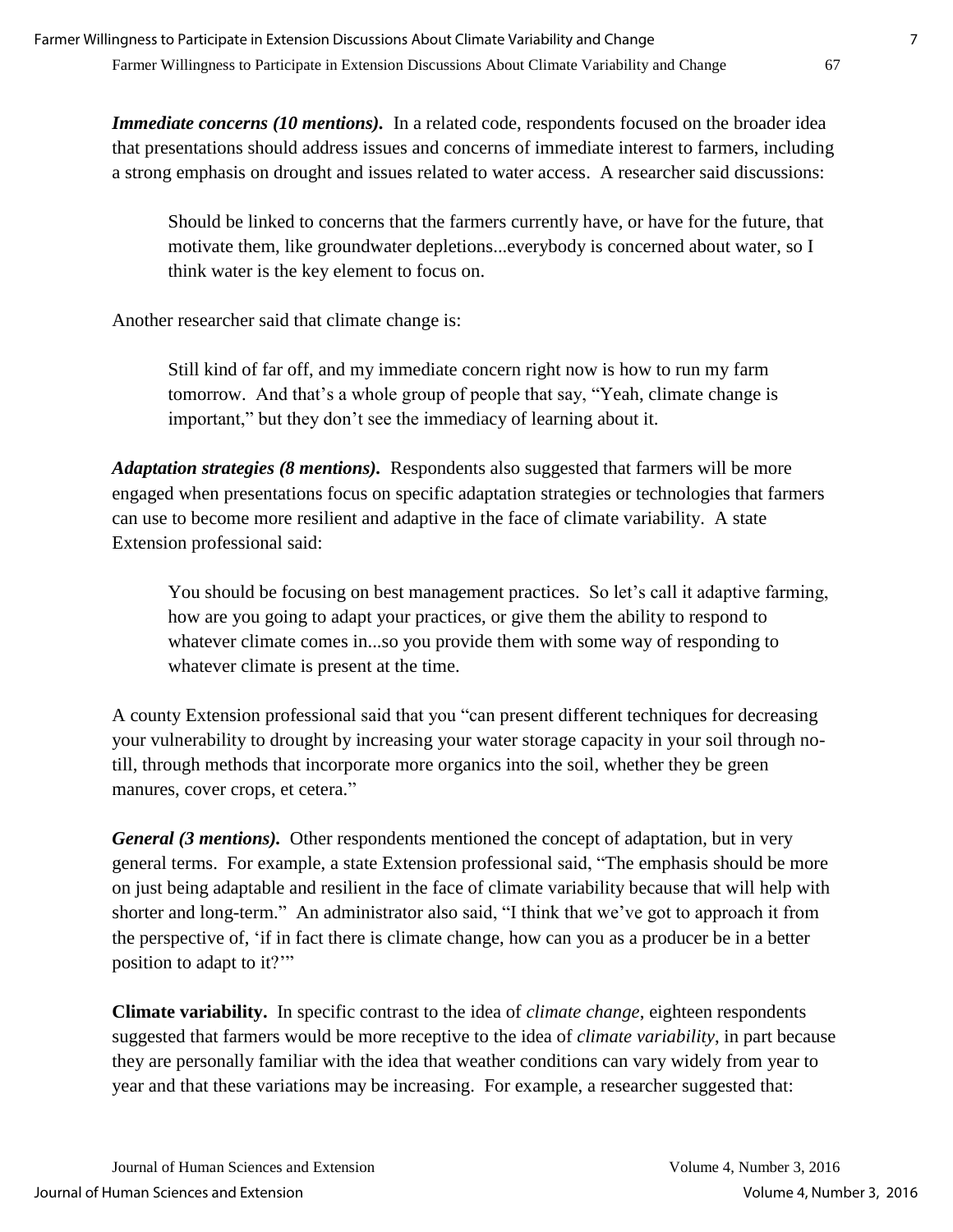Climate variability is something that producers connect to. Starting with [discussions of] variability before you go to change can be effective...They might not say climate variability, but they know what climate variability is...just changes in rainfall or a dry year or a wet year, or whatever.

An administrator also said, "Climate variability to a producer is much more important than climate change. Climate change is long-term. If you can give a producer heads up 12 months in advance that we're entering a drought period or rainy period that would be very, very useful to them." A state Extension professional specifically tied seasonal climate variability to the El Niño Southern Oscillation (ENSO), a leading driver of year-to-year and seasonal climate variability, saying:

We will be successful if we link the climate variability with production...If we can say, for example during La Niña phase, wheat yields are going to be higher, looking at historic records of yields, Niña years have been higher than Niño years. It's very important to make that linkage.

**Evidence climate change exists.** Twelve respondents suggested that farmers need to be provided with evidence that climate change exists. For example, a state Extension professional said, "I think that for some people you are going to have to convince them that climate change is happening, and it is not a short-term deal." A researcher also emphasized the historic nature of climate change, saying that we need to "let them know that climate is changing, it has always changed. This is nothing new under the sun, and this has always been going on." A state Extension professional said, "I think we can and should use the language of climate change and maybe provide evidence about climate change that will provide more ammunition to help them understand what's really happening." Finally, an administrator said:

What we do in Extension, what we've always done, what we're known for is...factual, unbiased data, and we've got to keep that in mind when we start to talk about climate change, we've got to be the same...We've got to go in with the numbers and we've got to show them why we, as scientists, think this is something that they need to pay attention to.

**Financial benefits.**Eleven respondents discussed the idea that farmers will be most receptive to climate information when it is connected to possible financial benefits for farmers. An administrator said, "If it affects their bottom line, they're going to listen. So if we talk about the finances of that, that's the best, that would be the most successful." A researcher also said, "If you could tie it to the economy, about how people could save money, that would be clearly a good idea." An administrator suggested that the most successful approach would be to "give them whatever information is available that they could use that data to make decisions in what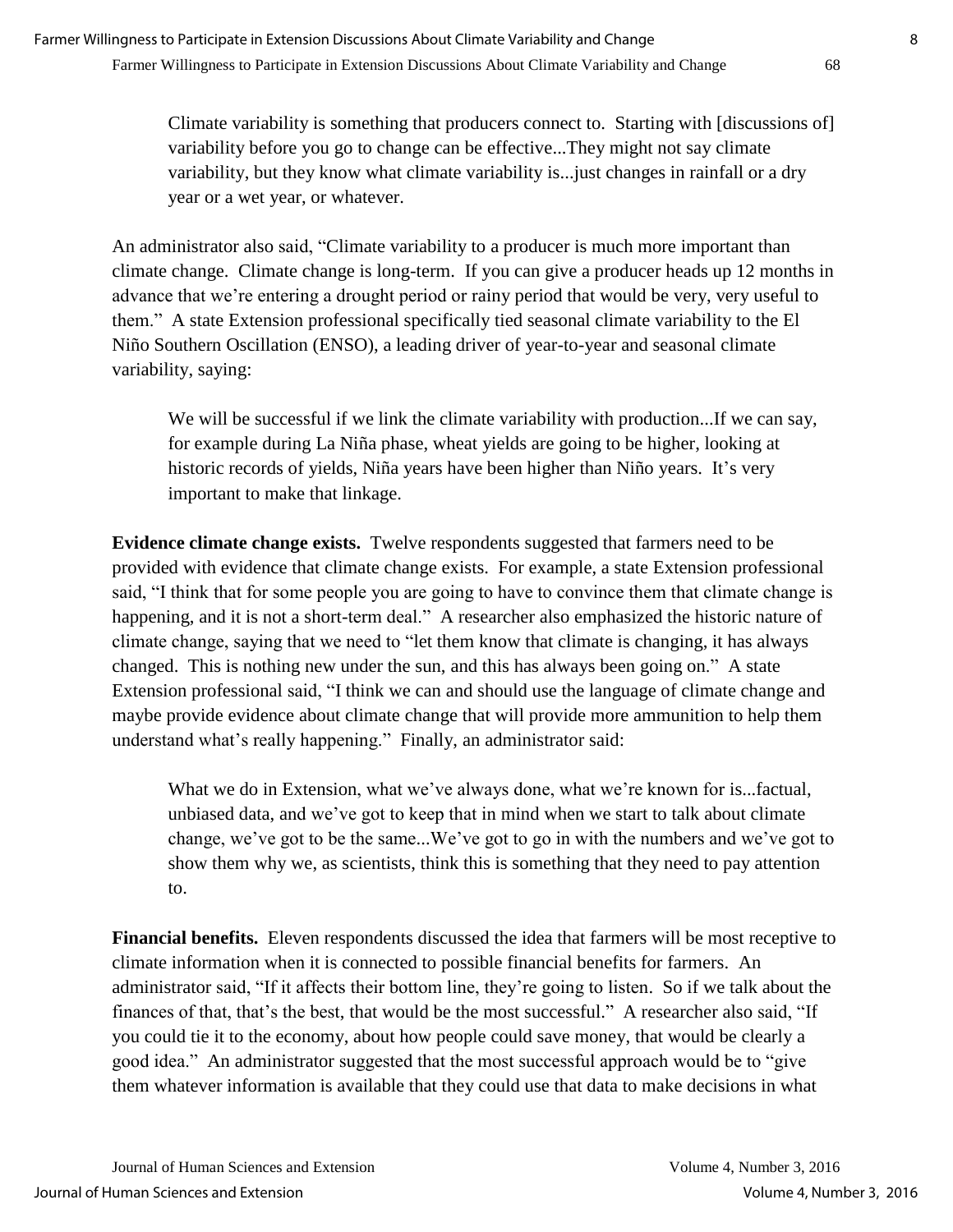makes them more profitable." Finally, one respondent, a county faculty member said, "You combine the scarcity of the resource with the overlying or amplified variability with the climate, and you've got an attentive client who's willing to listen to something that has a feasible payback period."

## **Delivery Methods**

In addition to climate content, respondents provided insight into the ways in which they believed Extension educators could deliver climate information that would be most likely to engage farmers. There were 25 mentions of *delivery methods*, with the major codes being *tailored approaches*, *positive tone*, *peer learning*, *accessible language*, engagement as a *gradual process*, and *marketing*.

**Tailored approaches.**Six Extension professionals mentioned that climate materials and communications should be specifically tailored to the characteristics of the audience. Tailoring can be based on a variety of factors, including farm history, location, size of operation, and type of crop system. As a county Extension professional suggested, "It's important to assess who is coming and if people have different needs." For instance, he emphasized the importance of "understanding their crop production system and not just giving them the theoretical big picture right up front." A researcher also suggested "having people discuss their long history in farming" as this "gets them thinking about their long-term changes and what's happened since their parents and grandparents have been there." Finally, an administrator stated that Extension should not "show a guy from South Carolina data from Alaska and think that they care. People want to know what's going to happen in their backyard, because that's what affects what they grow and produce."

**Positive tone of delivery.** Five respondents suggested that Extension professionals should focus on the positives and be straightforward and nonaggressive when engaging in climate conversations. For example, an administrator said that Extension should "approach the question from a positive point of view—in terms of potential opportunities in their future." A researcher also mentioned that "We need to make it clear to them that we're not here to criticize how they live or their lifestyle, but to talk about something that is changing very gradually and that it's going to happen regardless." Finally, a county Extension professional added that we need to "be able to talk to these people and engage them in a way that they don't feel like you're talking down to them or telling them what to do, or that you're policing them."

**Peer learning.** Four Extension professionals suggested that having farmers talk to other farmers about their experiences and successes increases their interest in the topic of climate variability and change. For example, one administrator said that Extension should introduce "peer farmers in their commodity group that can say 'Yes, we see this as happening, and here's what we've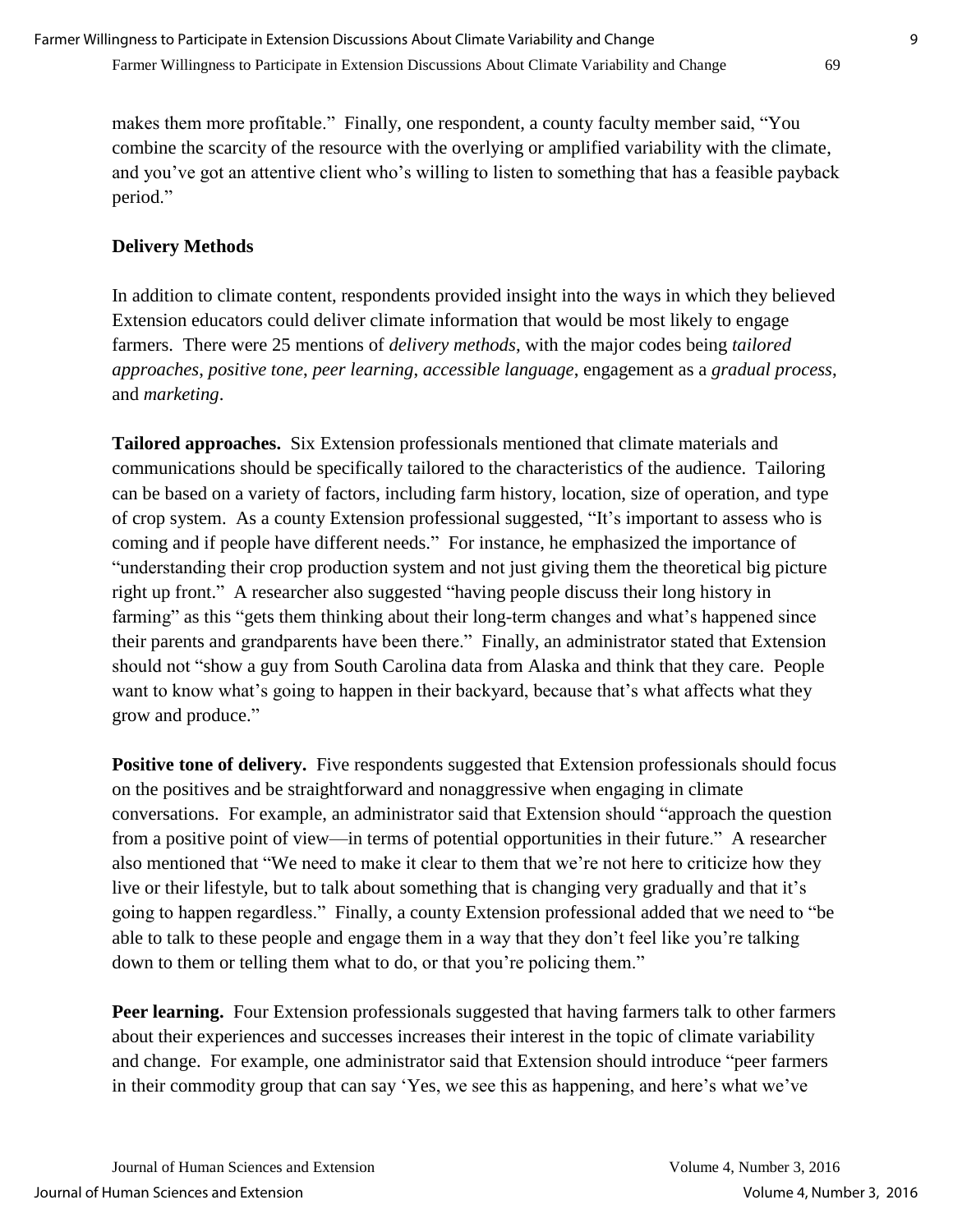done, and here's some of the ways we've profited by following these best management practices.'" A county Extension professional also mentioned that we have to "show farmers how other growers have been using this information. So once you lay the foundation in terms of concepts and all that, it stays with them." Finally, a researcher emphasized the importance of early adopters, stating that the "best way is to get the lead farmers to accept the modifications in their farming system, and then everyone else is going to follow as they see how they stay profitable."

**Accessible language.**Four respondents mentioned that Extension professionals should use accessible language when discussing climate information. One county Extension agent said, "Speaking a language which they can relate to can be very, very critical." Another county Extension agent added that because farmers "go out and look at blogs and look at the Internet, they're accessing that information, so it's got to be simple." Finally, an administrator suggested that Extension professionals should present information "in a way that [farmers] can understand<sup>"</sup>

**Gradual process.**Three Extension professionals suggested that engagement in climate discussions should be a gradual process. A researcher said to "start with something tangible like weather, which is actually what they care about, and then slowly move the discussion into climate variability which is relatable to their everyday lives." A county Extension professional emphasized the need to:

Work from the platform of historic weather patterns with particular emphasis on weather extremes, so you create a common reference or set of facts. You know the presenters are talking about events that long-term producers have lived through and remember. And then if you go from that to looking at projections for change in the frequency of extreme events, then hopefully you have established credibility from starting at a point of common agreement on a set of facts, both historical and experiential for the clientele.

**Marketing.**Three respondents mentioned that Extension professionals should focus on marketing approaches when presenting climate information. For example, a state Extension professional said to "market it [a workshop] as improving your management skills." A county Extension agent also recommended to "advertise having a clinic, workshop, or meeting," adding that "the content of the workshop can focus on climate variability and climate change, but that it shouldn't be in the title." Finally, a state Extension professional said that "marketing has got to be aggressive."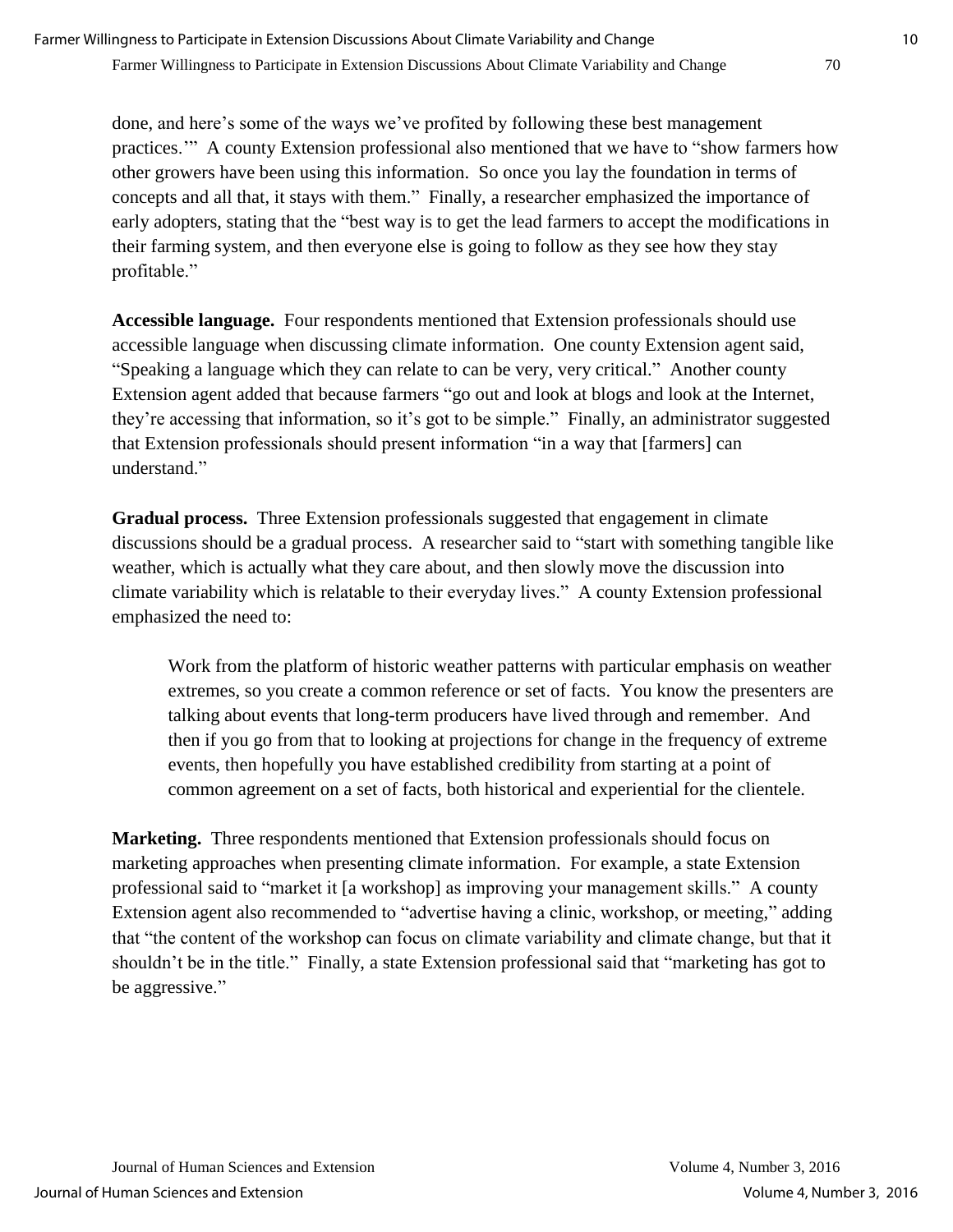#### Farmer Willingness to Participate in Extension Discussions About Climate Variability and Change 71

#### **Discussion**

The interviewees in this study were already engaged in climate discussions in Extension, making them uniquely positioned to offer opinions about both content and delivery especially with regard to their less-engaged colleagues. In relation to engaging farmers in climate discussions, Extension professionals suggested avoiding issues related to politics, attribution of climate change to human causes, and telling farmers what to do. The interviews suggest that all of these factors contribute to farmer resistance rather than receptiveness to climate change messages. Overall, interviewees were also cautious about using the explicit language of climate change with farmers. In terms of content to emphasize, Extension professionals specifically recommended focusing on adaptation, climate variability, evidence that climate change exists, and the financial benefits for farmers. A strong focus on tangible solutions to climate challenges, in the form of adaptation strategies, was a central message conveyed in the interviews. More than any other mention in terms of content to emphasize or avoid was to focus on adaptation solutions, meaning particular management strategies that have the potential to reduce the current and projected climate risks. Finally, Extension professionals proposed several delivery methods they thought would be most effective with farmers, including delivery tailored to the characteristics of the audience, a positive overall tone, and an understanding that engagement should be viewed as a long-term process based on building relationships with farmers.

The politically and ideologically contentious nature of climate change research and outreach often evokes strong emotional responses that do not lend themselves to action (Arbuckle et al., 2014; Kahan, Jenkins-Smith, & Braman, 2011; McCright & Dunlap, 2010). Further, agricultural Extension agents are notably resistant to the concept of climate change (Wojcik et al., 2014), making this an especially challenging audience for climate information. This is not to say that current training events are being framed in a political context, but that events must be explicitly separated from politics and that the audience must perceive that the content is nonpolitical and unbiased. In addition, content that focuses on the human causes of climate change is especially problematic for agricultural audiences. As Arbuckle et al. (2014) stated, "Engagement strategies targeting farmers more broadly should not focus overtly on the human role in climate change to avoid alienating the large swath of Corn Belt farmers who do not believe in anthropogenic climate change" (p. 515). Regardless of geographic location, discussions that focus on the causes of climate change rarely contribute to farmer engagement and action. Bartels and colleagues (2013) also suggested that engagement efforts should avoid politics and focus on immediate concerns of farmers.

Currently, many climate outreach models do not focus on the immediate needs of farmers (Prokopy et al., 2015), and our findings are largely consistent with the research of Arbuckle and colleagues (2014), who stated that "the development of extension and outreach strategies that effectively support farmer adaptive action is critically important" (p. 505). Our findings suggest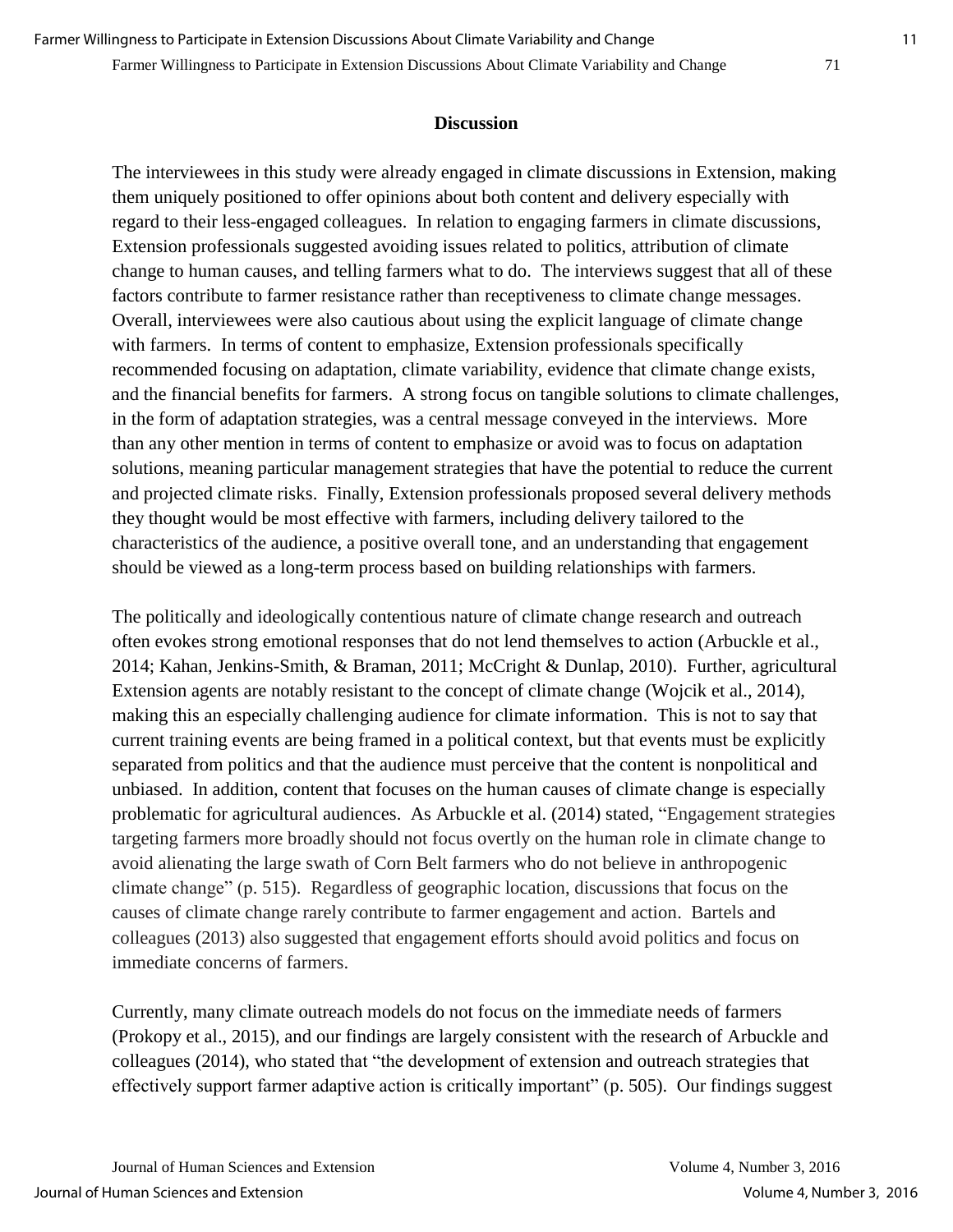#### Farmer Willingness to Participate in Extension Discussions About Climate Variability and Change 72

that Extension systems will better serve farmers by focusing on adaptation strategies that inform management solutions and improve farmer resilience in the face of climate variability and change. When Extension provides information that tangibly addresses farm productivity and profitability, farmers are more likely to engage in discussions that ultimately touch on issues related to climate, such as extreme weather events; seasonal variability; precipitation patterns; drought, pests and diseases; and extreme temperatures (Bartels et al., 2013; Fraisse, Breuer, Zierden, & Ingram, 2009). Possible adaptation topics of interest to farmers due to their immediacy include available decision support tools, seasonal forecasting, sod-based rotation, conservation tillage, irrigation management and technologies, and varieties adapted to specific growing conditions. Previous research has also suggested that integrating climate adaptation strategies into existing Extension programming is an efficient way to reach farmer audiences without creating additional time burdens for farmers or having to convince farmers to attend a climate-specific training event (Diehl et al., 2015). When delivering content intended to appeal to farmer needs, it is also critical to understand the specific growing conditions and challenges of the region and crops being addressed (Arbuckle et al., 2014; Prokopy et al., 2015).

In describing the successes of their "climate learning network" that brought together farmers, Extension specialists, and researchers for a series of meetings, Bartels et al. (2013) suggested that by beginning with tangible topics such as weather and ENSO, farmers became more engaged in the implications of climate and that "enhanced dialog within this learning community among producers and researchers could lead to the collaborative development of managementrelevant options for adaptation over the long-term" (p. 8). Building a learning community of scientists and farmers engaged in ongoing discussions of climate and agriculture requires patience and an understanding that farmer engagement is a long-term process of joint learning.

In addition to the emerging body of research on climate change education in Extension, the current study found that Extension professionals are starting to recognize the value of open and honest conversations that are based on mutual trust and respect. As Arbuckle et al. (2014) stated, "engaging farmers in creative adaptation to their more immediate experiences (e.g., increased weather variability) rather than the causes (climate change) will be a more effective route to resilience" (p. 515). By starting with a common understanding of regional weather conditions, based on both experience and historical data, educators can establish relationships that provide solutions to the immediate concerns of farmers (Bartels et al., 2013). Such solutions have tangible financial benefits for farmers, which further reinforce engagement and participation. Ultimately, discussions of climate in agriculture are best framed in terms of adaptation strategies and resilience.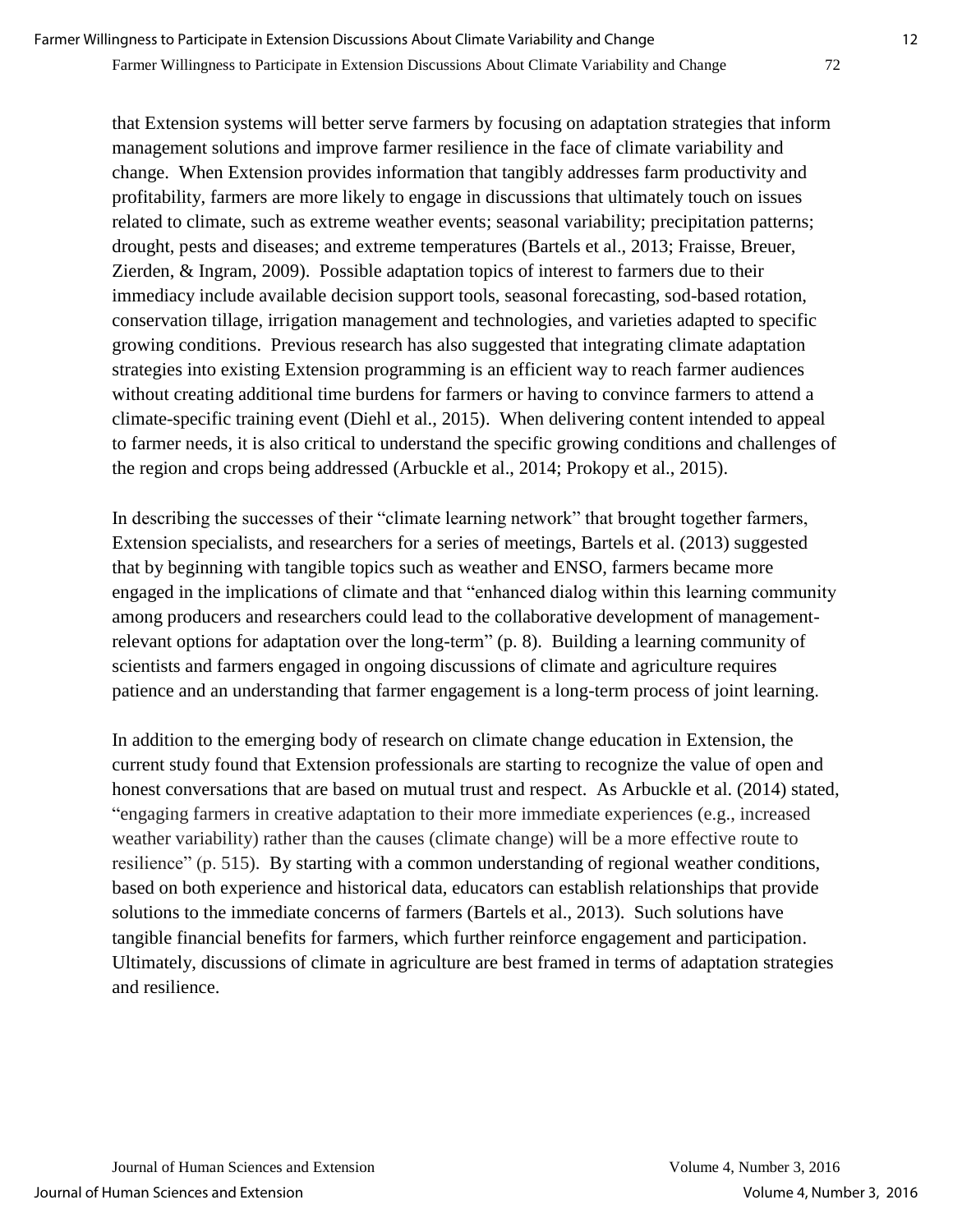### **References**

- Arbuckle, J. G., Jr., Hobbs, J., Morton, L. W., Prokopy, L. S., & Tyndall, J. (2014). Understanding Corn Belt farmer perspectives on climate change to inform engagement strategies for adaptation and mitigation. *Journal of Soil and Water Conservation, 69*(6), 505–516. doi:10.2489/jswc.69.6.505
- Bartels, W., Furman, C. A., Diehl, D. C., Royce, F. S., Dourte, D. R., Ortiz, B. V., Zierden, D. F., Irani, T. A., Fraisse, C.W., & Jones, J. W. (2013). Warming up to climate change: A participatory approach to engaging with agricultural stakeholders in the southeast US. *Regional Environmental Change,13*(Supp 1), 45–55. doi:10.1007/s10113-012-0371-9
- Diehl, D. C., Sloan, N. L., Galindo-Gonzalez, S., Bartels, W., Dourte, D. R., Furman, C. A., & Fraisse, C. W. (2015). Toward engagement in climate training: Findings from interviews with agricultural Extension professionals. *Journal of Rural Social Sciences, 30*(1), 25–50. Retrieved from http://www.ag.auburn.edu/auxiliary/srsa/pages/Articles/JRSS%202015% 2030/1/JRSS%202015%2030%201%2025-50.pdf
- Fraisse, C. W., Breuer, N. E., Zierden, D., & Ingram, K. T. (2009). From climate variability to climate change: Challenges and opportunities to Extension. *Journal of Extension, 47*(2), Article 2FEA9. Retrieved from http://www.joe.org/joe/2009april/a9.php
- Kahan, D. M., Jenkins-Smith, H., & Braman, D. (2011). Cultural cognition of scientific consensus. *Journal of Risk Research, 14*(2), 147–174. doi:10.1080/13669877.2010.511246
- Leeuwis, C. (2013). *Communication for rural innovation: Rethinking agricultural Extension* (3<sup>rd</sup> ed.). Ames, IA: John Wiley & Sons. doi:10.1002/9780470995235
- Malcolm, S., Marshall, E., Aillery, M., Heisey, P., Livingston, M., & Day-Rubenstein, K. (2012). *Agricultural adaptation to a changing climate: Economic and environmental implications vary by U.S. region.* (No. ERR-136). Washington, DC: U.S. Department of Agriculture, Economic Research Service. Retrieved from http://ageconsearch.umn.edu/handle/127734
- McCright, A. M., & Dunlap, R. E. (2010). Anti-reflexivity: The American conservative movement's success in undermining climate science and policy. *Theory, Culture & Society, 27*(2-3), 100–133. Retrieved from: http://tcs.sagepub.com/content/27/2- 3/100.full.pdf+html doi:10.1177/0263276409356001
- Morton, L. W., & Brown, S. S. (Eds.). (2010). *Pathways for getting to better water quality: The citizen effect.* New York, NY: Springer Science & Business Media.
- Moser, S. C. (2010). Communicating climate change: History, challenges, process and future directions, *1*(1), 31–53. doi:10.1002/wcc.11
- Prokopy, L. S., Morton, L. W., Arbuckle, J. G., Mase, A. S., & Wilke, A. K. (2015). Agricultural stakeholder views on climate change: Implications for conducting research and outreach. *Bulletin of the American Meteorological Society, 96*(2), 181–190. doi:10.1175/BAMS-D-13-00172.1